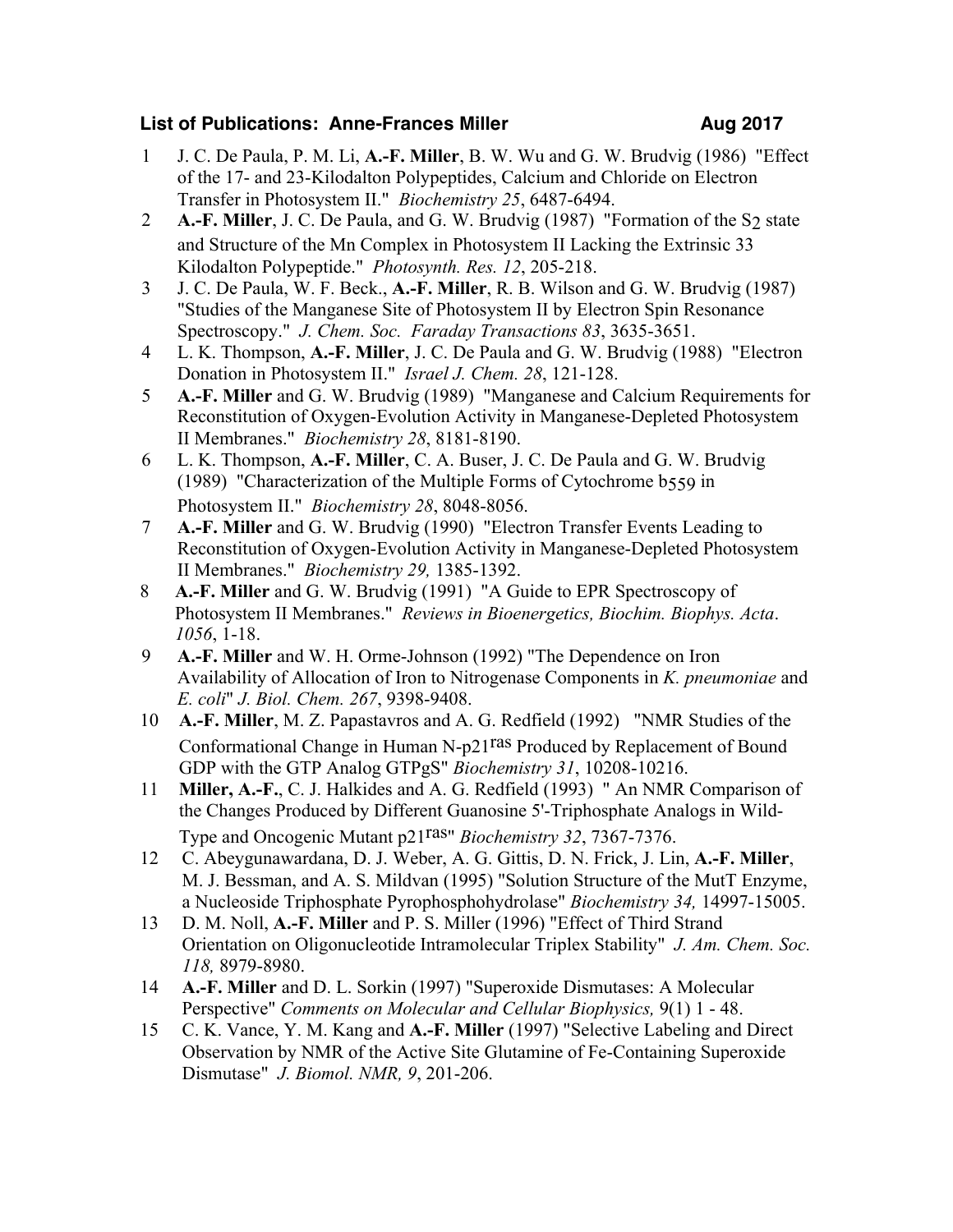- 16 D. L. Sorkin and **A.-F. Miller** (1997) "Observation of a Long-Predicted Active Site pK in Fe-Superoxide Dismutase from *E. coli*" *Biochemistry*.*, 36(16)* 4916-4924.
- 17 **A.-F. Miller**, L. A. Egan and C. A. Townsend (1997) "Measurement of the Degree of Coupled Isotopic Enrichment of Different Positions in an Antibiotic Peptide by NMR" *J. Magn. Reson*.*, 125(1)* 120-131.
- 18 D. L. Sorkin, D. K. Duong and **A.-F. Miller** (1997) "Mutation of Tyrosine 34 to Phenylalanine Eliminates the Active Site pK of Reduced Fe-SOD" *Biochemistry 36,*  8202 - 8208.
- 19 C. K. Vance and **A.-F. Miller** (1998) "A Simple Proposal that Can Explain the Inactivity of Metal-Substituted Superoxide Dismutases" *J. Am. Chem. Soc., 120 (3)*, 461-467.
- 20 C. K. Vance and **A.-F. Miller** (1998) "Spectroscopic Comparisons of the pH Dependencies of Fe-Substituted-(Mn) Superoxide Dismutase and Fe-Superoxide Dismutase", *Biochemistry 37(16)*, 5518-5527.
- 21 R. L. Koder, Jr. and **A.-F. Miller** (1998) "Overexpression, Isotopic Labeling and Spectral Characterization of *Enterobacter cloacae* Nitroreductase" *Protein Expression and Purification*. *13*, 53-60.
- 22 R. L. Koder, Jr. and **A.-F. Miller** (1998) "Steady State Kinetic Mechanism, Stereospecificity, Substrate and Inhibitor Specificity of *Enterobacter cloacae* Nitroreductase" *Biochim. Biophys. Acta, 1385*, 395-405.
- 23 J. Lou, F. Moshiri, M. K. Johnson, M. E. Lafferty, D. L. Sorkin, **A.-F. Miller**, and R. J. Maier (1999) "Mutagenesis Studies of the FeSII Protein of *Azotobacter vinelandii*: Roles of Histidine and Lysine Residues in the Protection of Nitrogenase from Oxygen Damage.", *Biochemistry, 38*(17) 5563-5571.
- 24 K. A. Campbell, E. Yikilmaz, C. V. Grant, W. Gregor, **A.-F. Miller**, and R. D. Britt (1999) "Parallel Polarization EPR Characterization of the Mn(III) Center of Oxidized Manganese Superoxide Dismutase", *J. Am. Chem. Soc., 121*(19) 4714- 4715.
- 25 S. Vathyam, R. A. Byrd and **A.-F. Miller** (1999) "Assignment of the Backbone Resonances of Oxidized Fe-Superoxide Dismutase, a 42 kDa Paramagnet-Containing Enzyme", *J. Biomol. NMR, 14* (3) 293-294.
- 26. R. L. Koder, Jr., M. E. Rodgers and **A.-F. Miller** (1999) "Flavin Binding Thermodynamics in *Enterobacter cloacae* Nitroreductase," in *Flavins and Flavoproteins*, S. Ghisla, P. Kroneck, P. Macheroux and H. Sund, Eds., Agency for Scientific Publications, Berlin, pp. 45-48.
- 27 J. D. Walsh and **A.-F. Miller** (1999) "Theoretical Destabilization of the Flavin Semiquinone of *Enterobacter cloacae* Nitroreductase by a Hydrogen-Bonding-Bending Mechanism," in *Flavins and Flavoproteins*, S. Ghisla, P. Kroneck, P. Macheroux and H. Sund, Eds., Agency for Scientific Publications, Berlin, pp. 63- 66.
- 28 D. L. Sorkin and **A.-F. Miller** (2000) "Amino Acid Specific Labelling and Active Site Studies of Iron(II)- and Fe(III)-Superoxide Dismutase from Escherichia coli" *J. Biomol. NMR 17*, 311-322.
- 29 S. Vathyam, R. A. Byrd and **A.-F. Miller** (2000) "Mapping the Effects of Metal Ion Reduction and Substrate Analog Binding to Fe-Superoxide Dismutase by NMR" *Magn. Reson. Chem*. 38(7) 536-542.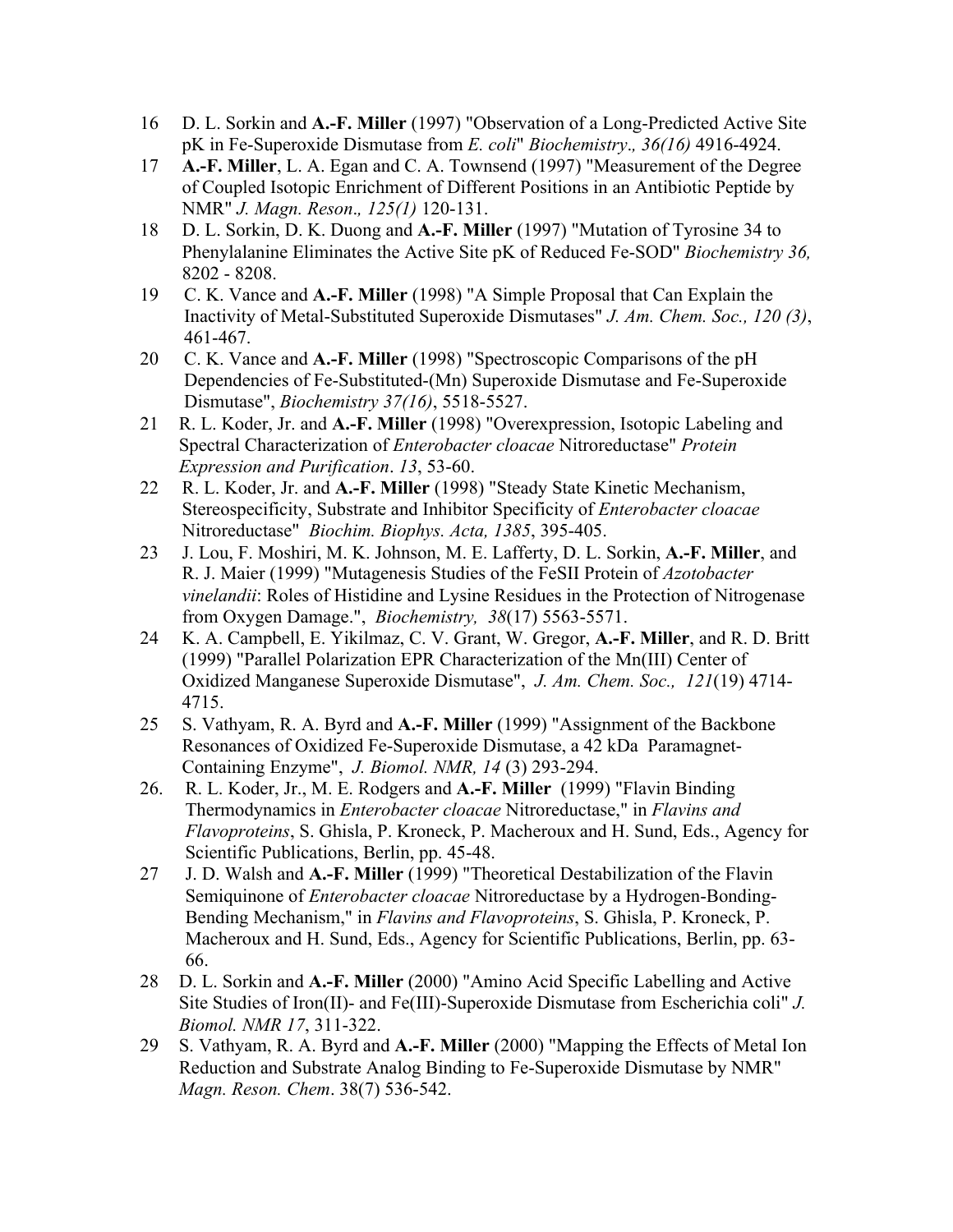- 30 A. L. Schwartz, E. Yikilmaz, C. K. Vance, S. Vathyam, R. L. Koder, Jr. and **A.-F. Miller** (2000) "Mutational and Spectroscopic Studies of the Significance of the Active Site Glutamine to Metal ion Specificity in Superoxide Dismutase", *J. Inorg. Biochem.,80*, 247-256.
- 31 H. Nivinskas, R. L. Koder, Jr., Ž. Anusevičius, J. Šarlauskas, **A.-F. Miller**, N. Č enas (2000) "Two-Electron Reduction of Nitroaromatic Compounds by *Enterobacter cloacae* NAD(P)H Nitroreductase: Description of Quantitative Structure-Activity Relationships" *Acta Biochim. Pol. 47 (4)* 941-949.
- 32 H. Nivinskas, R. L. Koder, Jr., Ž. Anusevičius, J. Šarlauskas, **A.-F. Miller** and N. Č enas (2001) "Quantitative Structure-Activity Relationships in Two-Electron Reduction of Nitroaromatic Compounds by *Enterobacter cloacae* NAD(P)H:Nitroreductase" *Arch. Biochem. Biophys. 385 (1)*, 170-178.
- 33 R. L. Koder, L. Oyedele and **A.-F. Miller** (2001) "Retro-Nitroreductase, a Putative Evolutionary Precursor to *Enterobacter cloacae* strain 96-3 Nitroreductase" *Journal of Antioxidants and Redox Signalling 3 (5)*, 747-755.
- 34 **A.-F. Miller** (2001) "Fe Superoxide Dismutase" in Handbook of Metalloproteins, Wieghardt, K., Huber, R., Poulos, T. L. and Messerschmidt, A, Eds., Wiley and Sons. pp. 668-682.
- 35 M. A. Kelly, B. W. Chellgren, A. L. Rucker, J. M. Troutman, M. G. Fried, **A.-F. Miller** and T. P. Creamer (2001) "Host-Guest Study of Left-Handed Polyproline II Helix Formation". *Biochemistry 40*, 14376-14383.
- 36 C. K. Vance and **A.-F. Miller** (2001) "Novel Insights into the Basis for *E. coli* SOD's Metal Ion Specificity, from Mn-Substituted Fe-SOD and its Very High Em", *Biochemistry 40*, 13079-13087.
- 37 J. Xie, E. Yikilmaz, **A.-F. Miller** and T. C. Brunold (2002) "Second-Sphere Contributions to Substrate-Analogue Binding in Iron(III) Superoxide Dismutase" *J. Am. Chem. Soc.* 124(14) 3769-3774.
- 38 E. Yikilmaz, J. Xie , T. C. Brunold and **A.-F. Miller** (2002), "Hydrogen-Bond-Mediated Tuning of the Redox Potential of the Non-Heme Fe site of Superoxide Dismutase.", *J. Am. Chem. Soc*. 124(14) 3482-3483.
- 39 C. Haynes, R. L. Koder, Jr., **A.-F. Miller** and D. W. Rodgers (2002) "Structures of Nitroreductase in Three States: Effects of Inhibitor Binding and Reduction", *J. Biol. Chem.*, 277 (13) 11513-11520.
- 40 H. Nivinskas, S. Stadkevieiene, J. Šarlauskas, R. L. Koder, Jr., A.-F. Miller and N. Cenas (2002) "Two-Electron Reduction of Quinones by *Enterobacter cloacae* NAD(P)H:Nitroreductase: Quantitative Structure-Activity Relationships." *Arch.Biochim. Biophys.* 403, 249-258.
- 41 T. A. Jackson, J. Xie, E. Yikilmaz, **A.-F. Miller** and T. C. Brunold (2002), "Spectroscopic and Computational Studies on Iron and Manganese Superoxide Dismutases: Nature of the Chemical Events Associated with Active Site pKs" *J. Am. Chem. Soc. 124,* 10833-10845.
- 42 J. Maliekal, A. Karapetian, C. K. Vance, E. Yikilmaz, Q. Wu, T. A. Jackson, T. C. Brunold, T. G. Spiro and **A.-F. Miller**. (2002) "Comparison and Contrasts Between the Active Site pKs of Mn-Superoxide Dismutase and those of Fe-Superoxide Dismutase" *J. Am. Chem. Soc*. *124*: 15064-15075.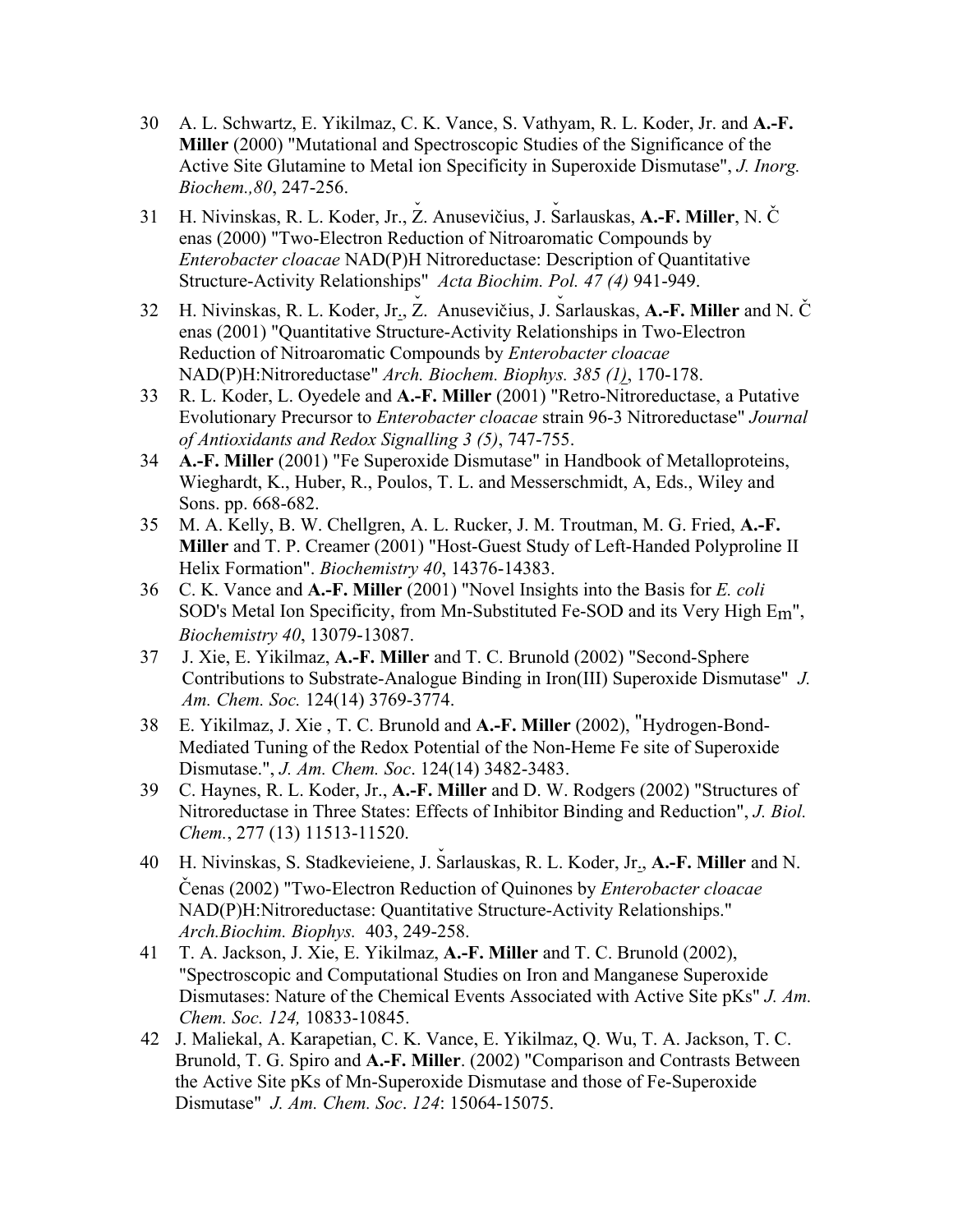- 43 R. L. Koder, Jr., C. Haynes, M. E. Rodgers, D. W. Rodgers and **A.-F. Miller** (2002) "Flavin Thermodynamics Explain the Oxygen Insensitivity of Enteric Nitroreductases." *Biochemistry 41(48)* 14197-14205.
- 44 J. Walsh and **A.-F. Miller**, (2003) "NMR Shieldings and Electron Correlation Reveal Remarkable Behaviour on the Part of the Flavin N5 Reactive Center" *J. Phys. Chem.* 107(3): 854-863.
- 45 J. D. Walsh and **A.-F. Miller** (2003) "Flavin Reduction Potential Tuning by Substitution and Bending" *J. Mol. Structure: THEOCHEM*. 623, 185-195.
- 46 **A.-F. Miller**, K. Padmakumar, D. L. Sorkin, A. Karapetian and C. K. Vance. (2003) "Proton-Coupled Electron Transfer in Fe-Superoxide Dismutase and Mn-Superoxide Dismutase". *J. Inorg. Biochem*. 93, 71-83.
- 47 **A.-F. Miller**. "Superoxide Processing" (2003) in *Comprehensive Coordination Chemistry II*, Vol 8 (Coordination Chemistry of the Biosphere), L. Que, Jr. and W. B. Tolman, Eds, J. McCleverty and T. Meyer, series Eds, Elsevier/Pergamon Oxford UK.
- 48. T. A. Jackson, E. Yikilmaz, **A.-F. Miller** and T. C. Brunold (2003) "Spectroscopic and Computational Study of a Non-Heme Iron {Fe-NO}7 System: Exploring the Geometric and Electronic Structures of the Nitrosyl Adduct of Iron Superoxide Dismutase." *J. Am. Chem. Soc. 125*, 8348-8363.
- 49. **A.-F. Miller** (2004) "Superoxide Dismutase, an Active Site that Saves but a Protein that Kills" *Curr. Op. Chem. Biol. 8*: 162-168.
- 50. T. A. Jackson, A. Karapetyan, **A.-F. Miller** and T. C. Brunold,. (2004) "Spectroscopic and Computational Studies of the Azide-Adduct of Manganese Superoxide Dismutase: Definitive Assignment of the Ligand Responsible for the Low-Temperature Thermochromism" *J. Am. Chem. Soc*. 126: 12477-12491.
- 51. T. A. Jackson, A. Karapetyan, **A.-F. Miller** and T. C. Brunold, (2005) "Probing the Geometric and Electronic Structures of the Low Temperature Azide Adduct and the Product-Inhibited Form of Oxidized Manganese Superoxide Dismutase" *Biochemistry* 44(5) 1504-1520.
- 52. **A.-F. Miller,** D. L. Sorkin and K. Padmakumar (2005) "The Anion Binding Properties of Reduced and Oxidized Iron-Containing Superoxide Dismutase Reveal no Requirement for Tyrosine 34", *Biochemistry 44(16)*:5969-5981.
- 53. E. Yikilmaz, D. W. Rodgers and **A.-F. Miller** (2006) "The Crucial Importance of Chemistry in the Structure-Function Link: Manipulating H-Bonding in Fe-Superoxide Dismutase", *Biochemistry 45(4)* 1151-1161.
- 54. B. W. Chellgren, **A.-F. Miller** and T. P. Creamer (2006) 'Evidence for polyproline II helical structure in short polyglutamine tracts.' *Journal of Molecular Biology.361*: 362-371.
- 55. R. L. Koder, Jr., J. D. Walsh, M. S. Pometun, P. L. Dutton, R. J. Wittebort and **A.-F. Miller** (2006) <sup>'15</sup>N Solid-State NMR provides a sensitive probe of oxidized flavin reactive sites.' , *J. Am. Chem. Soc. 128(47)* 15200-15208.
- 56. R. L. Koder, Jr., B. R. Lichtenstein, J. F. Cerda, **A.-F. Miller** and P. L. Dutton (2007) "A flavin analogue with improved solubility in organic solvents" *Tet. Lett. 48:* 5517-5520.
- 57. E. Yikilmaz, J. Porta, L. Grove, A. Vahedi-Faridi, Y. Bronshteyn, T. C. Brunold, G. E. O. Borgstahl and **A.-F. Miller** (2007) "How can a single second sphere amino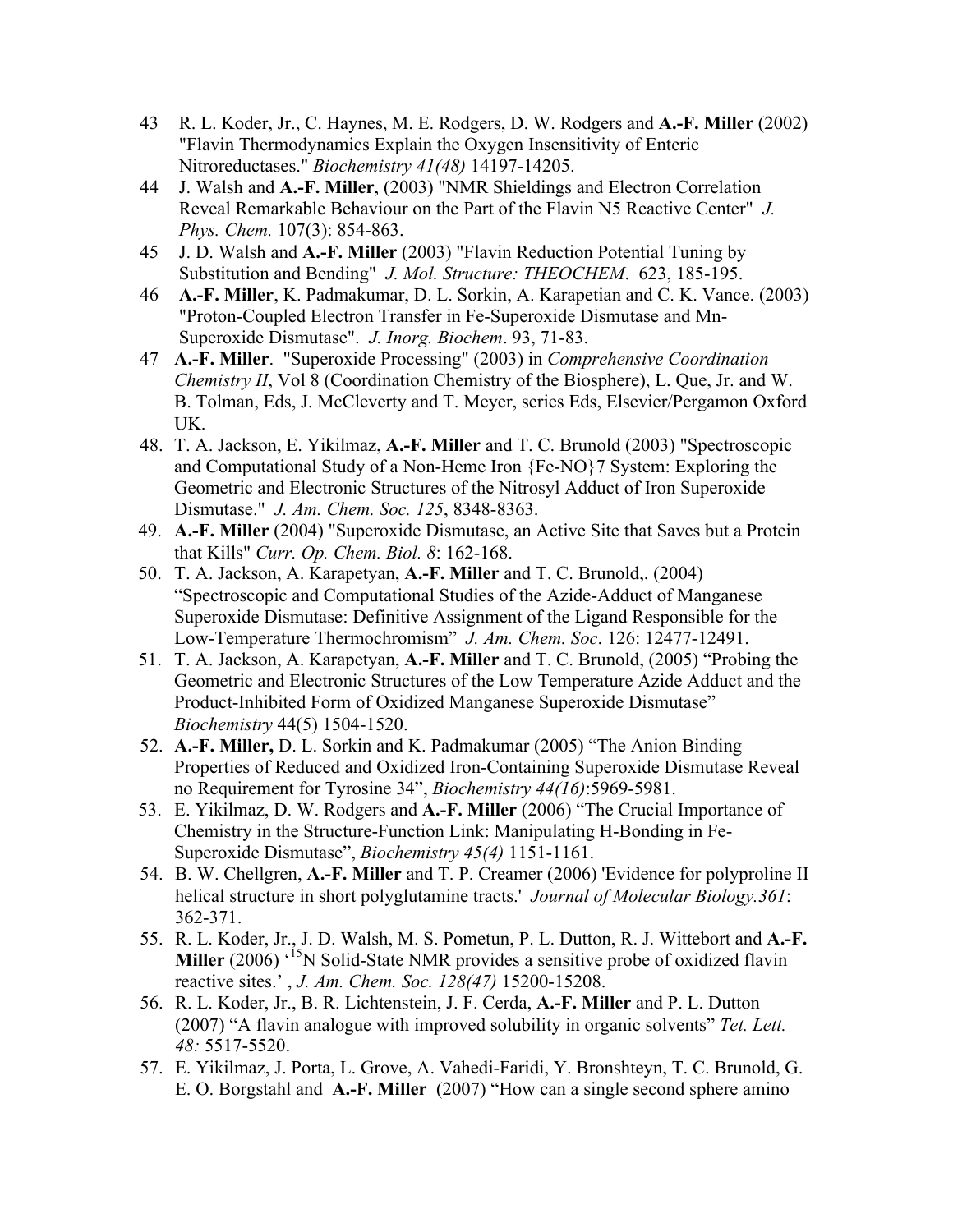acid change cause a reduction midpoint potential change of hundreds of mV ? " *J. Am. Chem. Soc. 129:* 9927-9940.

- 58. W. L. Boatright, M.S. Jahan, B.M. Walters, **A.F. Miller**, D. Cui, E.J. Hustedt and Q. Lei (2008) "Carbon Centered Radicals in Isolated Soy Proteins", *J Food Science*, *73(3)*:C222-226.
- 59. **A.-F. Miller** (2008) "Redox tuning over almost 1 V in a structurally-conserved active site: lessons from superoxide dismutase.", *Acc. Chem. Res. 41 (4)* 501-510.
- 60. J. F. Cerda, R. L. Koder, B. R. Lichtenstein, C. M. Moser, **A.-F. Miller**, and P. L. Dutton (2008) "Hydrogen Bond-Free Flavin Redox Properties: Managing Flavins in Extreme Aprotic Solvents" *Org. Biomol. Chem*., *6*: 2204-2212.
- 61. L. Grove, J. Xie, E. Yikilmaz, **A.-F. Mille**r, and T. C. Brunold (2008) "Spectroscopic and Computational Insights into Second-Sphere Contributions to Redox Tuning in Escherichia coli Iron Superoxide Dismutase" *Inorg. Chem. 47*: 3978-3992.
- 62. L. E. Grove, J. Xie, E. Yikilmaz, A. Karapetyan, **A.-F. Miller**, and T. C. Brunold (2008) "Spectroscopic and Computational Insights into Second-Sphere Amino-Acid Tuning of Substrate Analogue/Active-Site Interactions in Iron(III) Superoxide Dismutase"
- 63. **A.-F**. **Miller** (2008) "The shortest wire" *Proc. Natl. Acad. Sci. U.S.A. 105 (21)*: 7341-7342.
- 64. G. Osei-Prempeh, H.-J. Lehmler, **A.-F. Miller**,B. L. Knutson and S. E. Rankin (2010) "Fluorocarbon and hydrocarbon functional group incorporation into nanoporous silica employing fluorinated and hydrocarbon surfactants as templates" *Microporous & Mesoporous Materials 129*: 189-199.
- 65. **A.-F. Miller,** E. Yikilmaz and S. Vathyam (2010) " 15N-NMR characterization of His residues in and around the active site of FeSOD." *Biochim. Biophys. Acta 1804:* 275-284.
- 66. T. Maly, **A.-F. Miller** and R. G. Griffin (2010) "In-situ High-Field Dynamic Nuclear Polarization : Direct and Indirect Polarization of 13C nuclei" *Chem. Phys. Chem. 11(5): 999-1001.*
- 67. J. Johnston, H. Hassan, **A.-F. Miller** and M. Apicella (2010) "Sialic acid transport and catabolism are cooperatively regulated by SiaR and CRP in nontypeable *Haemophilus influenzae*" *BMC Microbiology* **10:**240*.*
- 68. N. B. Surmeli, N. K. Litterman, **A.-F. Miller** and J. T. Groves (2011) "Peroxynitrite Mediates Active Site Tyrosine Nitration in Manganese Superoxide Dismutase. Evidence of a Role for the Carbonate Radical Anion." *J. Am. Chem. Soc. 132* (48), 17174–17185
- 69. D. Cui, R. L. Koder, Jr. P. L. Dutton and **A.-F. Miller** (2011) " 15N Solid-State NMR as a probe of Flavin H-bonding." *J. Phys. Chem -B. 115 (24):* 7788-7798.
- 70. B. Purushothaman, M. Bruzek, S. R. Parkin, **A.-F. Miller** and J. E. Anthony (2011) "Synthesis and structural characterization of crystalline nonacenes", VIP paper, *Angewandte Chemie Int. Ed. 50(31) Cover pg.* 6932 *text pages* 7013-7017
- 71. A. A. Adeneye, P. A. Crooks, **A. F. Miller**, J. Goodman, O. O. Adeyemi, E. O. Agbaje (2012) "Isolation and structure elucidation of a new indole alkaloid, erinidine, from *Hunteria umbellata* seed." *Pharmacologia 3(7)*: 204-214.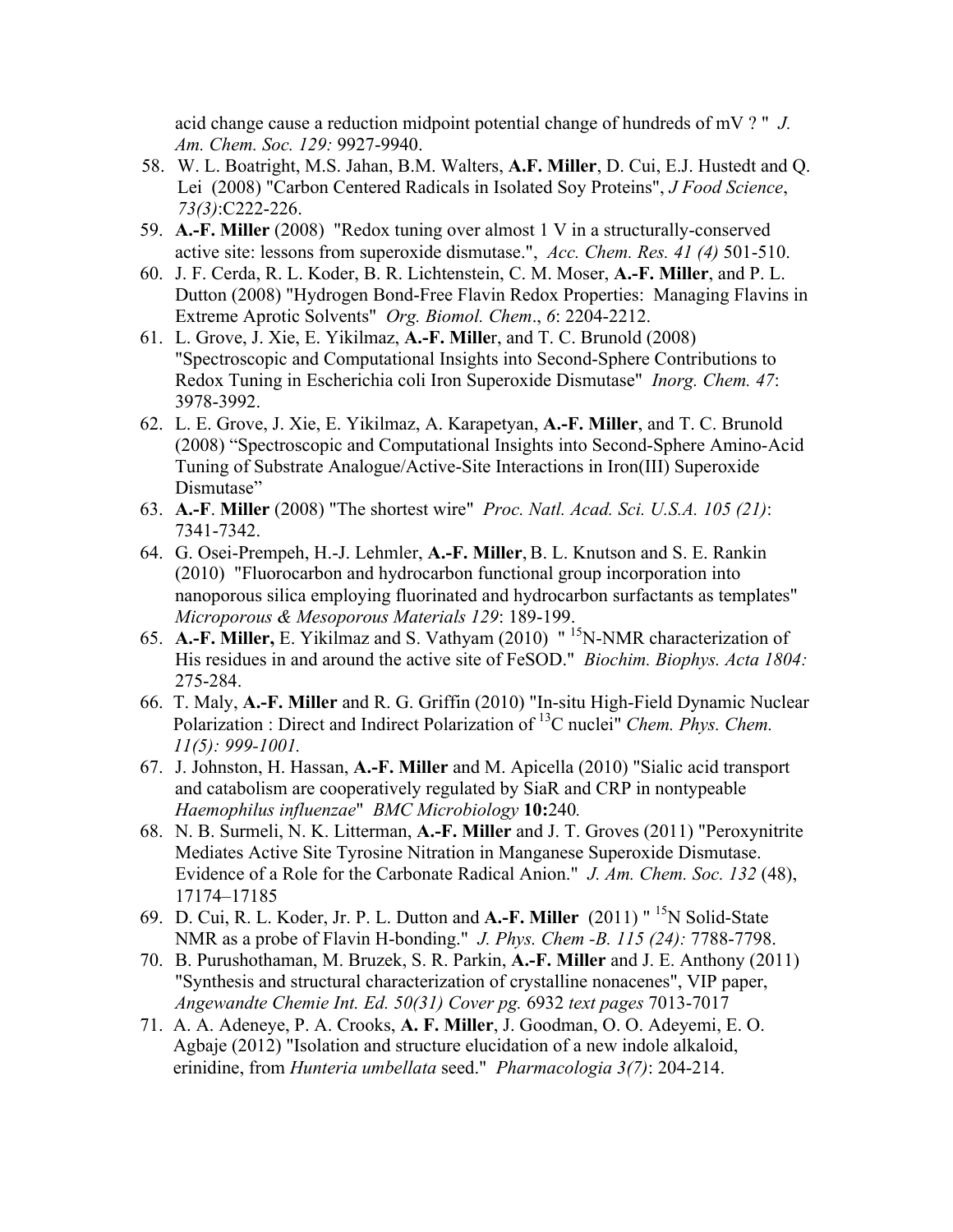- 72. **A.-F. Miller** (2012) "Superoxide dismutases: ancient enzymes and new insights." *FEBS Lett*. *586*: 585-595.
- 73. T. Maly, D. Cui, R. G. Griffin and **A.-F. Miller** (2012) "Dynamic nuclear polarization based on an endogenous radical" *J. Phys. Chem*. *-B 116:* 7055-7065.
- 74. **A.-F. Miller** (2013) "Superoxide Dismutases" Encyclopedia of Biophysics, G. Roberts, V. Davidson, Ed. pp 2517-2522.75. Jackson, T. A., Gutman, C. T. , Maliekal, J., **Miller, A.-F**. Brunold, T. C. (2013) "Geometric and Electronic Structures of Manganese-substituted Iron Superoxide Dismutase" *Inorganic Chemistry 52(6)*:3356-3367*.*
- 76. Mattei, A., Mei, X., **Miller, A.-F.**, Li, T. (2013) "Two Major Pre-Nucleation Species that are Conformationally Distinct and in Equilibrium of Self-Association" *Crystal Growth & Design 13(8):* 3303-3307.
- 77. Pan, J., Bhardwaj, M., Faulkner, J. R., Nagabhyru, P., Charlton, N. D., Higashi, R. M., **Miller, A.-F**., Young, C. A., Grossman, R. B., Schardl, C. L. (2013) "Ether bridge formation in loline alkaloid biosynthesis" *Phytochem. D. 98*:60-68
- 78. Crooks, P. A., Zaineb, F.-A., **Miller, A.-F**., Zito, W. S. (2013) "Antihyperglycemic profile of erinidine isolated from Hunteria umbellata seed." *African journal of traditional, complementary, and alternative medicines AJTCAM* 10(2): 189-202.
- 79. **Miller, A.-F.** (2014) "Solid state NMR of flavins and flavoproteins" in "Flavins and flavoprotein protocols" Schleicher, E. and Weber, S., Eds. (Elsevier). Methods in Molecular Biology Vol.1146, pp 307-340.
- 80. Rathnayake, S., Unrine, J. M., Judy, J., **Miller, A.-F.**, Rao, W., Bertsch, P. M. (2014) "A multi-technique investigation of phosphate induced transformation of ZnO nanoparticles." *Environmental Science & Technology 48(9):* 4757-4764.
- 81. Sheng, Y., Abreu, I. A., Cabelli, D. E., Maroney, M. J., **Miller, A.-F.**, Teixeira, M. and Valentine, J. S. (2014) "Superoxide dismutases and superoxide reductases" *Chemical Reviews 2014 114:3854-3918*.
- 82. Pitsawong, W., Hoben, J. P., **Miller, A.-F**. (2014) "Understanding the Broad Substrate Repertoire of Nitroreductase Based on its Kinetic Mechanism" *the Journal of Biological Chemistry*. 289:15203-15214.
- 83. Peters, J. W., **Miller, A.-F.**, Jones, A. K., King, P. W. and Adams, M. W. (2016) "Electron Bifurcation" *Curr. Opin. Chem. Biol*. 31:146-152.
- 84*.* Sarma, R., Sloan, M. J. and **Miller, A.-F**. (2016) *'*Flavin-Sensitized Electrode System for Oxygen Evolution Using Photo-Electrocatalysis'. *Chem. Comm* 52:8834-8837.
- 85. Hoben, J. P., Wang, J. and **Miller, A.-F**. (2016) 'Unboiling an egg: an Undergraduate Experiment in Circular Dichroism of Proteins, Unfolding and Refolding.' *J. Chem. Ed*. 94(3) 356-360.
- 86*.* Das, S., Xu, W., Lehmler, H.-J., **Miller, A.-F**., Knutson, B. L. and Rankin, S. E. (2016) "Inverted Micelle-in-Micelle Configuration in Cationic/Carbohydrate Surfactant Systems" *Chem. Phys. Chem*. *18(1*): 79-86*.*
- 87. Lubner, C. E., Jennings, D. P., Mulder, D. W., Schut, G. J., Zadvornyy, O., Hoben, J., Tokmina-Lukaszewska, M., Berry, L., Nguyen, D., Lipscomb, G. L., Bothner, B., Jones, A. K., **Miller, A.-F.**, King, P. W., Adams, M. W. W. and Peters, J. W. (2017) "Mechanistic Insights into Energy Conservation by Flavin-Based Electron Bifurcation" *Nature Chemical Biology 13:* 655-659*.*